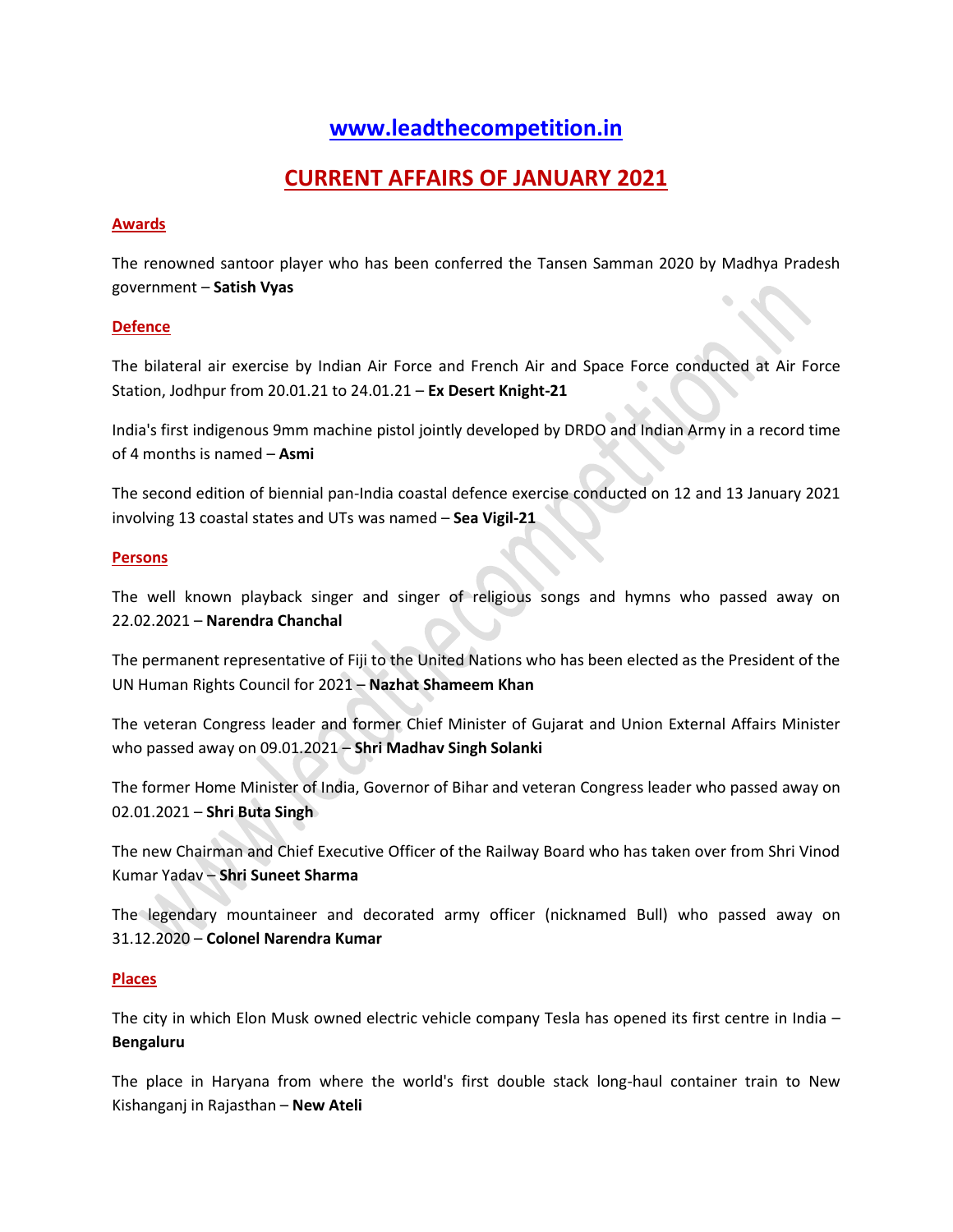The place in Uttarakhand where India's first pollinator park was inaugurated by renowned butterfly expert Peter Smetacek – **Haldwani**

#### **Sports**

The Secretary of BCCI who has been selected as the Asian Cricket Council succeeding Nazmul Hasan of Bangladesh – **Jay Shah**

The place in Jammu and Kashmir where Khelo India Ice Hockey tournament being held from 06.01.2021 – **Chiktan**

The former Indian hockey player and part of 1975 World Cup winning team who passed away on 31.12.2020 – **Michael Kindo**

#### **Miscellaneous**

The train running between Howrah and Kalka which has been renamed Netaji Express as a tribute to freedom fighter Subhash Chandra Bose – **Howrah-Kalka Mail**

In order to honour Netaji Subhash Chandra Bose, Govt of India has decided to observe his birth anniversary on 23rd January every year as – **Parakram Diwas**

The bike-based casualty vehicle developed by Institute of Nuclear Medicine and Allied Sciences of DRDO and handed over to CRPF is named – **Rakshita**

The rank of India in the Henley Passport Index 2021, which is topped by Japan and Singapore – **85**

The theme of National Youth Day observed on 12.01.2021 (Birth anniversary of Swami Vivekananda) – **Channelizing Youth Power for Nation Building**

India's first cow dung paint with anti-fungal and anti-bacterial properties launched by Union Minister Shri Nitin Gadkari is named – **Khadi Prakritik Paint**

The theme of 16th Pravasi Bhartiya Diwas observed in virtual format on 09 Jan 2021 – **Contributing to Atmanirbhar Bharat** 

The Russian ice-breaking cargo vessel which has been chartered to take the 40th Indian expedition team to Antarctica on 05 Jan 20201 from Goa – **MV Vasiliy Golovnin**

**New President and Vice-President of the USA**

**President** : **Joseph Robinette Biden Jr**. (born 20.11.1942) **46th** President of United States of America **Sworn in by**: Supreme Court Chief Justice John Roberts Political party: Democratic Party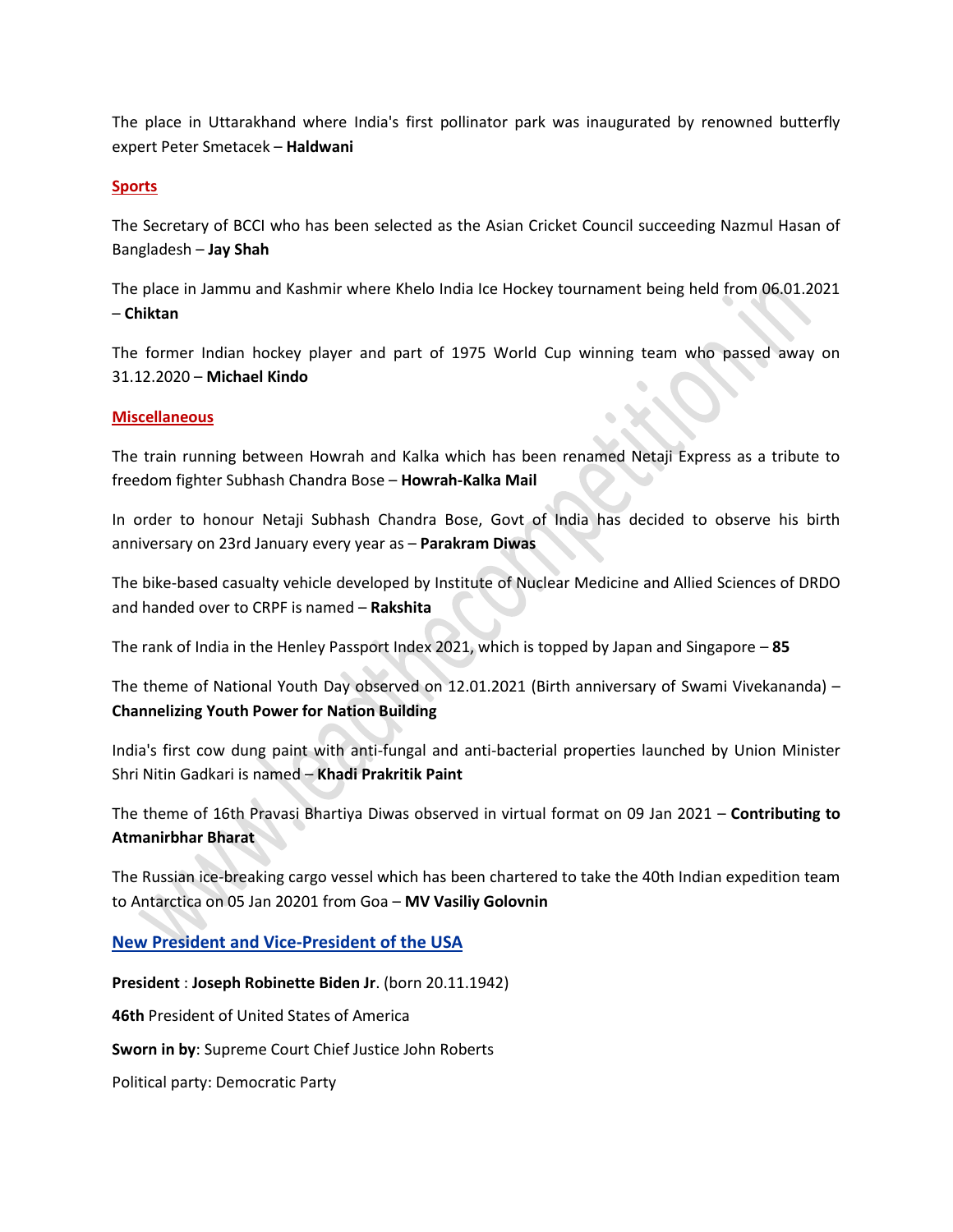Served as Vice-President from 2009 to 2017 under **President Barack Obama**

**Oldest** sitting President of the USA

**Vice-President**: Kamala Harris (born 20.10.1964)

49th Vice-President of the USA

First female, first African-American and first Asian-American to become the Vice-President

#### **Republic Day Celebrations**

#### **Highlights**

1. Lt Gen Vijay Kumar Mishra led the RD parade as Parade Commander.

2. Vintage aircraft Dakota and the latest addition the Rafale featured in the flypast during the RD parade.

3. Flt Lt Bhawna Kanth became the first female fighter pilot to be a part of RD parade.

4. Marching contingent and band of Bangladesh Army participated in the RD parade.

5. Jat Regimental Centre Marching Contingent has been adjudged as the best marching contingent among the three services.

6. Delhi Police Marching Contingent has been chosen as the best marching contingent among Central Armed Police Forces (CAPF) and other auxiliary forces.

7. Among the tableaux of States/Union Territories (UTs) Uttar Pradesh, Tripura and Uttarakhand were chosen 1st, 2nd and 3rd respectively.

8. Department of Biotechnology was chosen the best tableau among the Central Ministries/Departments/CAPFs/other auxiliary forces.

9. Special prize was given to the tableau of Central Public Works Department (CPWD).

10. Combined performance of Mount Abu Public School and Vidya Bharti School has been adjudged best school performance while the consolation prize went to Delhi Tamil Education Association Schools.

#### **51st International Film Festival of India**

Venue: **Goa**

Opening Film: **Another Round** by Thomas Vinterberg

Closing Film: **Wife of a Spy** by Kiyoshi Kurosawa

Best Film (Golden Peacock) Award: **Into the Darkness** directed by Anders Refn

Best Director Award (Silver Peacock): **Chen-Nien Ko** for 'The Silent Forest'

Best Actor (Male) (Silver Peacock): **Tzu-Chuan Liu** for The Silent Forest

Best Actor (Female) (Silver Peacock): **Zofia Stafiej** for I Never Cry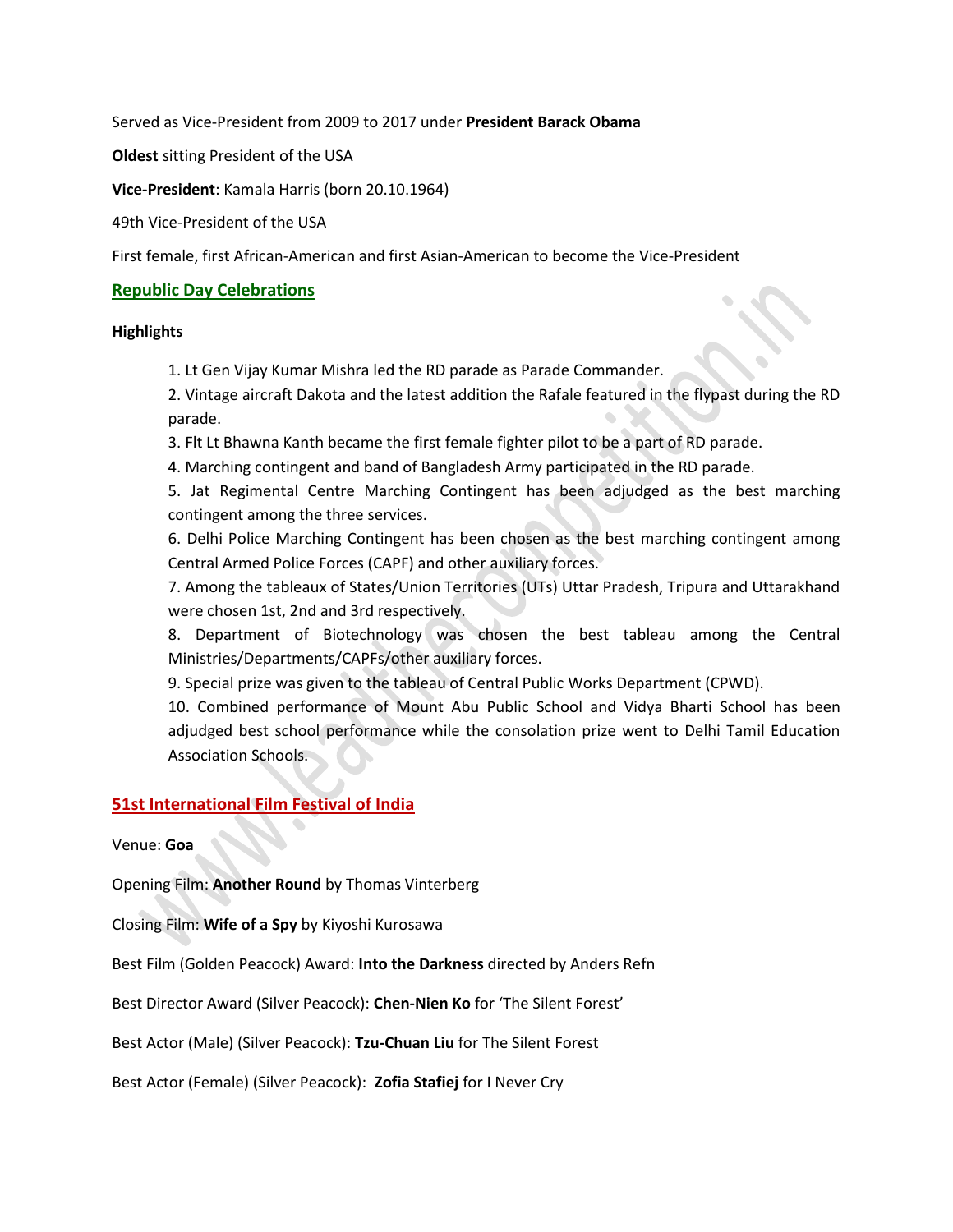Special Jury Award (Silver Peacock): **Kamin Kalev** for February

The ICFT –UNESCO Gandhi Medal: **200 Meters** by Ameen Nayfeh

Lifetime Achievement award: **Vittorio Stonraro** (Italian cinematographer)

Country in focus: **Bangladesh**

Indian Personality of the Year: **Biswajeet Chatterjee**

IFFI 51 Special Mention Award: **Kripal Kalita** for Assamese film Bridge.

Best Debut Director: Brazilian Director **Cássio Pereira dos Santos**, for Valentina

**Subhash Chandra Bose Aapda Prabandhan Puraskar 2021**

**Sustainable Environment and Ecological Development Society**: Institutional category

**Dr. Rajendra Kumar Bhandari** : Individual category

#### **Dr. Vishwanathan Shanta**

Born :11.03.1927; Death : 19.01.2021

Renowned Oncologist and Chairperson of **Adyar Cancer Instittute**

#### **Awards**

- 1. Ramon Magsaysay Award (2005)
- 2. Padma Vibhushan (2016)
- 3. Padma Bhushan (2006)
- 4. Padma Shri (1986)

### **India Innovation Index 2020**

Released by **NITI Aayog** Edition: Second

| Rank                      | <b>State</b>            |  |
|---------------------------|-------------------------|--|
| <b>Major States</b>       |                         |  |
| 1.                        | Karnataka               |  |
| 2.                        | Maharashtra             |  |
| <b>UT and City States</b> |                         |  |
| 1.                        | Delhi                   |  |
| 2.                        | Chandigarh              |  |
| <b>NE and Hill States</b> |                         |  |
| 1.                        | <b>Himachal Pradesh</b> |  |
| 2.                        | Uttarakhand             |  |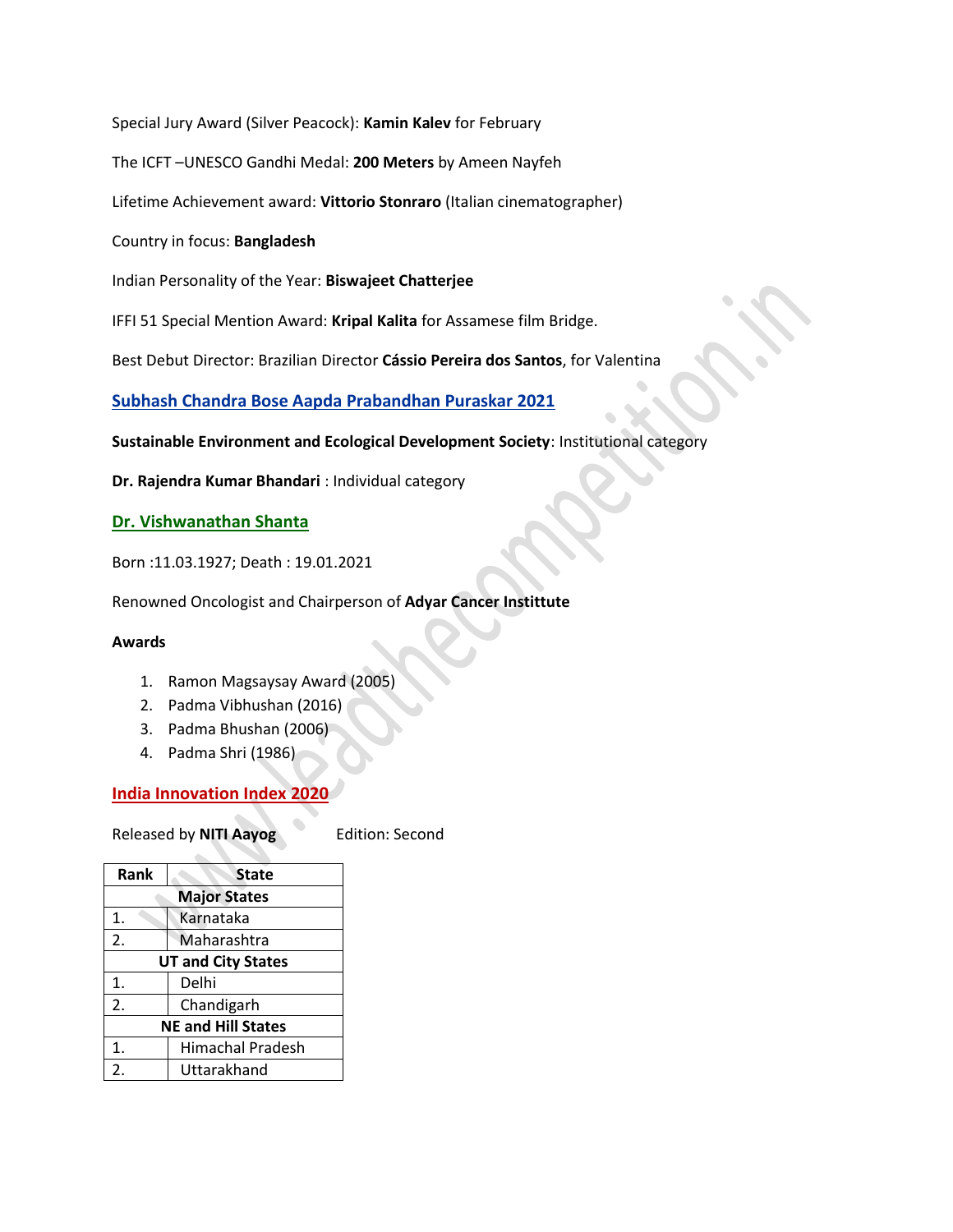#### **Padma Awards 2020**

#### **Padma Vibhushan**

- 1. Public Affairs: Shri Shinzo Abe
- 2. Art: Shri SP Balasubramaniam (Posthumous)
- 3. Medicine: Dr. Belle Monappa Hegde
- 4. Science and Engineering: Shri Narinder Singh Kapany (Posthumous)
- 5. Others-Spiritualism: Maulana Wahiduddin Khan
- 6. Others-Archaeology: Shri B.B. Lal
- 7. Art: Shri Sudarhshan Sahoo

#### **Padma Bhushan**

- 1. Art: Ms. Krishnan Nair Shantakumari Chithra
- 2. Public Affairs: Shri Tarun Gogoi (Posthumous)
- 3. Literature and Education: Shri Chandrashekhar Kambara
- 4. Public Affairs: Ms. Sumitra Mahajan
- 5. Civil Service: Shri Nripendra Misra
- 6. Public Affairs: Shri Ram Vilas Paswan (Posthumous)
- 7. Public Affairs: Shri Keshubhai Patel (Posthumous)
- 8. Others-Spiritualism: Shri Kalbe Sadiq (Posthumous)
- 9. Trade and Industry: Shri Rajnikant Devidas Shroff
- 10. Public Affairs: Shri Tarlochan Singh

#### **Padma Shri**

#### **Art**

| 1. Shri Gulfam Ahmed                 | 18. Shri K Kesavasamy                        |
|--------------------------------------|----------------------------------------------|
| 2. Shri Rama Swamy Annavarapu        | 19. Shri Ghulam Rasool Khan                  |
| 3. Shri Subbu Arumugam               | 20. Shri Lakha Khan                          |
| 4. Ms. Bhuri Bai                     | 21. Ms. Sanjida Khatun                       |
| 5. Shri Radhe Shyam Barle            | 22. Shri Vinayak Vishnu Khedekar             |
| 6. Shri Biren Kumar Basak            | 23. Ms. Lajwanti                             |
| 7. Shri Peter Brook                  | 24. Shri Ramachandra Manjhi                  |
| 8. Shri Gopiram Bargayn Burabhakat   | 25. Shri Dulal Manki1. Shri Rewben Mashangva |
| 9. Shri Narayan Debnath              | 26. Shri KK Ramachandra Pulavar              |
| 10. Ms. Dulari Devi                  | 27. Shri Kanaka Raju                         |
| 11. Ms. Radhe Devi                   | 28. Ms. Bombay Jayashri Ramnath              |
| 12. Shri Wayan Dibia                 | 29. Shri Satyaram Reang                      |
| 13. Shri Parshuram Atmaram Gangavane | 30. Shri Kartar Paras Ram Singh              |
| 14. Ms. Purnamasi Jani               | 31. Shri Kartar Singh                        |
| 15. Matha B. Manjamma Jogati         | 32. Shri KC Sivasankar (Posthumous)          |
| 16. Shri Damodaran Kaithapram        | 33. Ms. Nidumolu Sumathi                     |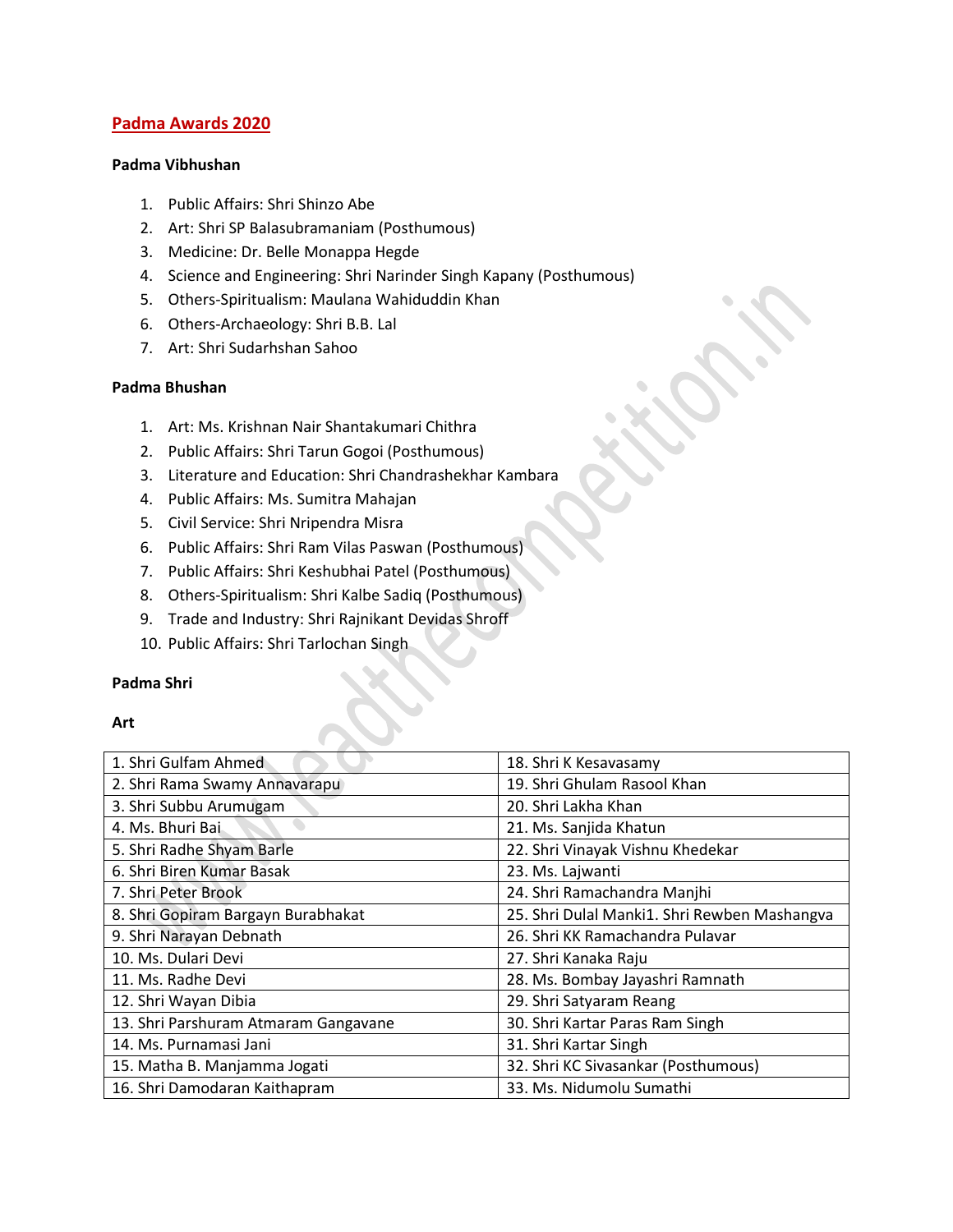| 17. Shri Maheshbhai & Shri Nareshbhai Kanodia (Duo)   34. Shri K Kesavasamy |  |
|-----------------------------------------------------------------------------|--|
| (Posthumous)                                                                |  |

### **Literature and Education**

| 1. Shri Prakasarao Asavadi                 | 13. Shri Chandrakant Mehta             |
|--------------------------------------------|----------------------------------------|
| 2. Shri Dharma Narayan Barma               | 14. Shri Solomon Pappaiah              |
| 3. Shri Sujit Chattopadhyay                | 15. Shri Nanda Prusty                  |
| 4. Shri Srikant Datar                      | 16. Shri Balan Putheri                 |
| 5. Shri Dadudan Gadhavi                    | 17. Shri Chaman Lal Sapru (Posthumous) |
| 6. Shri Jai Bhagwan Goyal                  | 18. Shri Roman Sarmah                  |
| 7. Shri Jagadish Chandra Halder            | 19. Shri Arjun Singh Shekhawat         |
| 8. Shri Mangal Singh Hazowary              | 20. Shri Ram Yatna Shukla              |
| 9. Shri Namdeo C Kamble                    | 21. Ms. Mridula Sinha (Posthumous)     |
| 10. Shri Rajat Kumar Kar                   | 22. Shri Kapil Tiwari                  |
| 11. Shri Rangasami Lakshminarayana Kashyap | 23. Father Valles (Posthumous)         |
| 12. Shri Nicholas Kazanas                  | 24. Ms. Usha Yadav                     |

#### **Medicine**

| 1. Dr. Rattan Lal Mittal           | 6. Shri Ashok Kumar Sahu                        |
|------------------------------------|-------------------------------------------------|
| 2. Dr. Chandrakant Sambhaji Pandav | 7. Dr. Bhupendra Kumar Singh Sanjay             |
| 3. Dr. JN Pande (Posthumous)       | 8. Dr. Dilip Kumar Singh                        |
| 4. Dr. Krishna Mohan Pathi         | 1. Dr. Thiruvengadam Veeraraghavan (Posthumous) |
| 5. Dr. Dhananjay Diwakar Sagdeo    |                                                 |

## **Others**

| 1. Shri Ali Manikfan (Grassroots Innovation) | 4. Shri Prem Chand Sharma (Agriculture)     |
|----------------------------------------------|---------------------------------------------|
| 2. Shri Nanadro B Marak (Agriculture)        | 5. Shri Chandra Shekhar Singh (Agriculture) |
| 3. Ms. Pappammal (Agriculture)               |                                             |

#### **Public Affairs**  $\overline{\mathcal{C}}$

| 1. Ms. Bijoya Chakravarty | 2. Col Quazi Sajjad Ali Zahir |
|---------------------------|-------------------------------|
|---------------------------|-------------------------------|

# **Science and Engineering**

**Social Work**